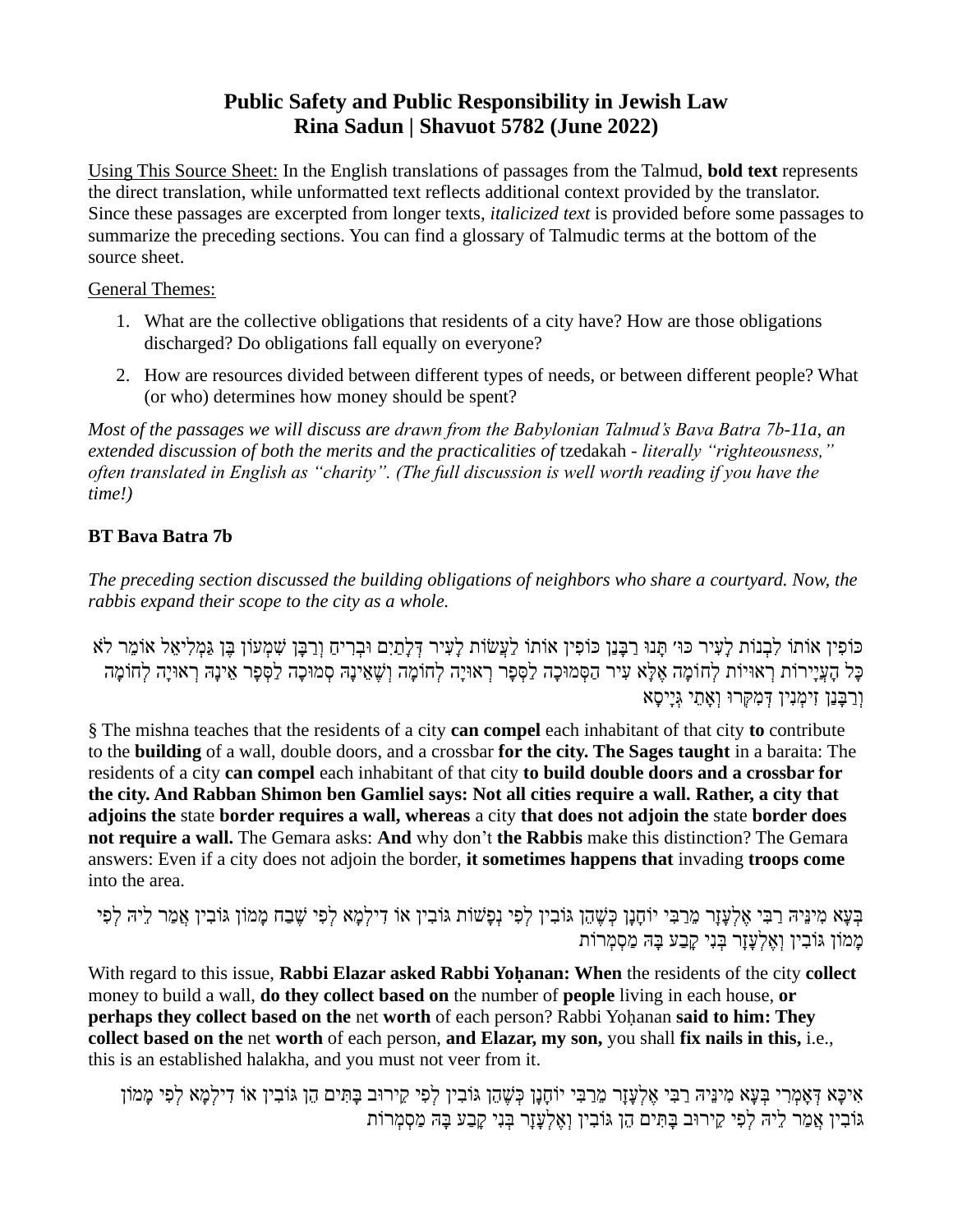**There are** those **who say** that **Rabbi Elazar asked Rabbi Yoḥanan: When they collect** money to build a wall, **do they collect based on the proximity of the houses** to the wall, so that those people who live closer to the wall pay more? **Or perhaps they collect based on the** net **worth** of each person. Rabbi Yoḥanan **said to him: They collect based on the proximity of the houses** to the wall, **and Elazar, my son,** you shall **fix nails in this.**

- 1. What is the chief security concern that the construction of a wall is trying to address? Is there a modern equivalent to the ancient city wall?
- 2. Which of the opinions attributed to Rabbi Yoḥanan makes more sense to you, and why?

## **BT Bava Batra 8a**

*The following follows a discussion of how long one must reside in a city to be considered a resident .means status that what and ,city the of*) יָתֹובֵי מָ תָ א) *member a or*) בְ נֵי מָ תָ א)

וּלְכַל מִילֵי מִי בַּעִינֵן שָׁנֵים עַשַׂר חֹדֶשׁ וְהַתַּנְיַא שָׁלֹשִׁים יוֹם לְתַמְחוּי שָׁלֹשֵה חֲדָשִׁים לִקוּפַּה שִׁשָּׁה לִכְסוּת תִּשְׁעַה לִקְבוּרָה שְׁנֵים עָשָׂר לִפַסֵּי הָעִיר אָמַר רַבִּי אַסִי אָמַר רַבִּי יוֹחָנָן כִּי תְּנַן נָמֵי מַתְנִיתִין שְׁנֵים עָשָׂר חֹדֶשׁ לְפַסֵּי הָעִיר תְ נַן

The Gemara asks: **And do we require** that one live in a city for **twelve months for all matters? But isn't it taught** in a baraita: If one lives in city for **thirty days,** he must contribute **to** the **charity platter** from which food is distributed to the poor. If he lives there for **three months**, he must contribute **to** the charity **purse**. If he lives there for **six** months, he must contribute **to** the **clothing** fund. If he lives there for **nine** months, he must contribute **to** the **burial** fund. If he lives there for **twelve** months, he must contribute **to** the **columns of the city [***lepassei ha'ir***]**, i.e., for the construction of a security fence. **Rabbi Asi said** that **Rabbi Yoḥanan said: When we learned twelve months in the mishna, we learned** that with regard **to** contributing to the **columns of the city**, money used for protecting and strengthening the city, but not for other matters.

וְאֲמַר רַבִּי אַסִּי אֲמַר רַבִּי יוֹחָנַן הַכֹּל לְפַסֵּי הַעִיר וַאֲפִילוּ מִיַּתְמֶי אֲבָל רַבְּנֵן לָא דְּרַבְּנַן לָא צְרִיכִי נְטִירוּתָא אֱמַר רַב ּפָפָּא לְשׁוּרָא וּלְפָרָשָׁאה וּלְטֵרְזִינָא אֲפִילוּ מִיַּתְמֵי אֲבָל רַבָּנַן לָא צְרִיכִי נְטִירוּתָא כְּלָלָא דְמִילְתָא כָּל מִילְתָא דְאִית לְהּו הֲנָאָ ה מִ ינֵיּה אֲפִ ילּו מִ יַתְ מֵ י

And Rabbi Asi says that Rabbi Yohanan says: All are required to contribute to the **columns of the city, and** money is collected for that purpose **even from** underage **orphans.** [Since orphans are minors, they are not typically obligated to follow commandments.] **But the Sages** are **not** required to contribute, **since the Sages do not need protection.** [The Sages' righteousness is thought to offer them divine protection.] **Rav Pappa said:** Money is collected **even from orphans for the** city **wall, for the** city **horseman, and for the guard [***uletarzina***]** of the city armory, **but the Sages do not require protection. The principle of the matter** is: Money is collected **even from orphans** for **anything from which they** derive **benefit.**

- 1. This passage lists a collection of different city services that residents are obligated to support the charity platter, the charity purse, the clothing fund, the burial fund, and the columns of the city. What does the grouping of these programs together tell us? What programs would you include on this list for a modern city?
- 2. Is there a difference between contributing to a program because you personally benefit from it, and contributing to a program because you are a member of the broader community that it serves? Do you agree with the rabbis' assessment of which programs cause personal benefit?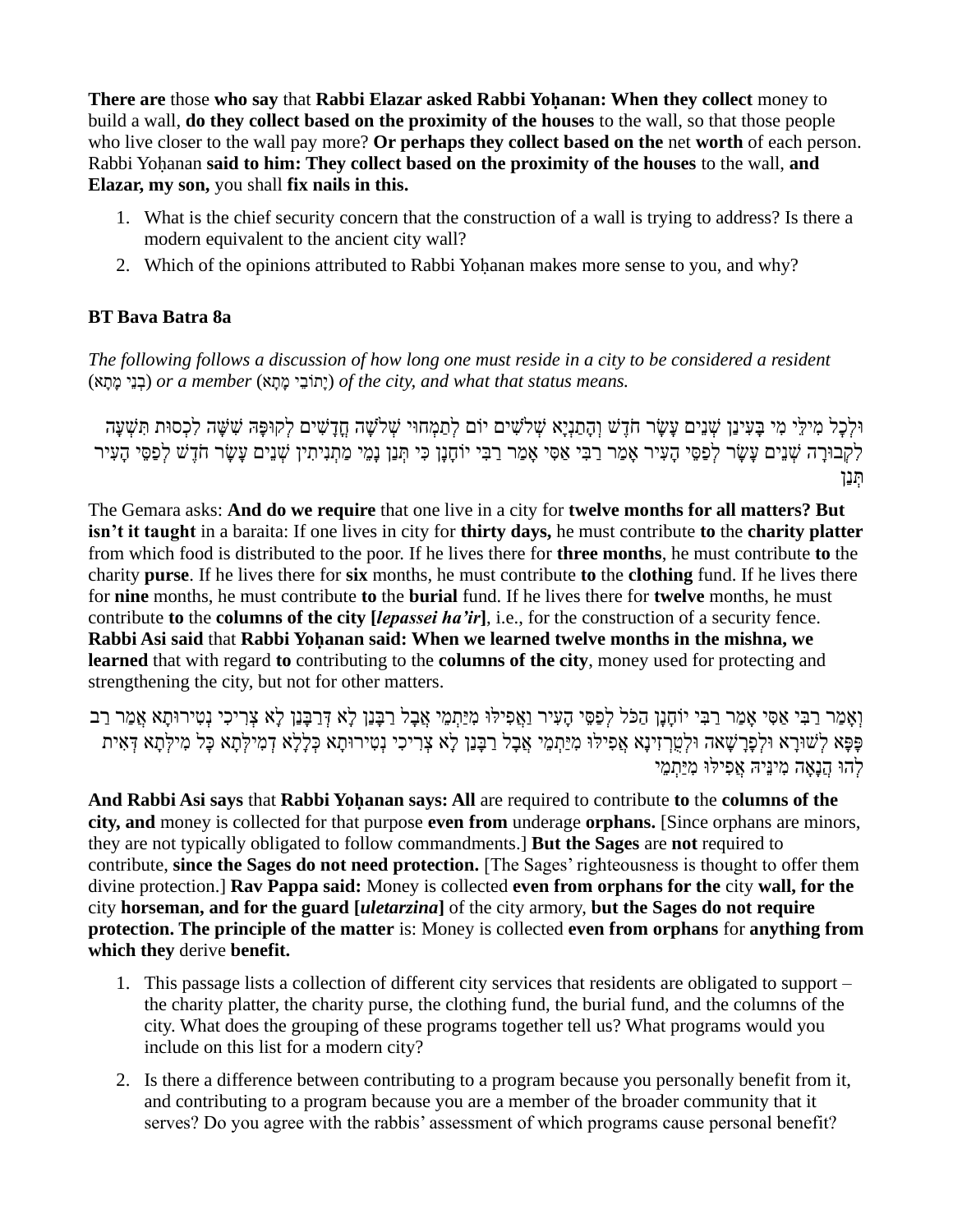### **BT Bava Batra 8b**

*The Talmud discusses the differences between two forms of charity – the charity platter* (ויּח ְמ ַת(*, which consists of food distributed daily, and the charity purse* (הָופּק(*, which consists of money distributed weekly.* 

תַּמְחוּי לַעֲנָיֵי עֹוֹלָם קוּפָּה לַעֲנָיֵי הָעִיר וְרַשָּׁאִים בְּנֵי הָעִיר לַעֲשׂוֹת קוּפַּה תַּמְחוּי וְתַמְחוּי קוּפַּה וּלִשָׁנּוֹתַהּ לִכַל מַה שֶּ יִרְ צּו

There are additional differences between these two types of charity operations: The food from **the charity platter** is distributed **to the poor of the world,** meaning, to any poor individual arriving in the city; the money of **the charity purse** is allocated exclusively **to the poor of the city. But it is permitted for the residents of the city to use** money that has been collected for **the charity purse** to purchase food for **the charity platter** to feed the poor; **and** similarly they may use food that had been collected for **the charity platter** for **the charity purse.** In general, it is permitted for them **to change** the purpose toward which charity will be used **to whatever they want,** in accordance with the needs of the community.

- 1. When is it valuable to designate aid for a specific pool of recipients, versus making it available to everyone? Who should make these decisions?
- 2. This passage gives city residents broad leeway to re-allocate funds from one program to another. When might this power be helpful? How might this power be abused?

# **Yerushalmi Talmud Hagigah 1:7 (6a-b)**

*This final text is taken from the Yerushalmi Talmud and gives a warning of what might occur if a city's leaders do not prioritize their spending appropriately.*

תַּנֵּי רִבְּי שָׁמְעֹוֹן בֵּן יוֹחַי .אִם רַאִיתַ עֲייַרוֹת שֶׁנְתִלְשׁוּ מִמְקוֹמֵן בְּאֶרֵץ יִשְׂרַאֱל דַּע שֶׁלֹּא הֶחֱזִיקוּ בִשְׂכַר סוֹפְרִים וּמַשָׁנִים .מַה טַעַם .עַל־מַה אָבְדָה האָרִץ נַצִּתָה כַּמֵּדְבַּר מִבְּלִי יוֹשֶׁבַ: וַיִּאָמֶר יוּ עַל־עזָבם אֶת־תִּוֹרתִ֫י י

**Rebbi Simeon ben Yoḥai stated: When you see towns in the Land of Israel uprooted from their place, know that they did not contribute to the wages of Bible and Mishnah teachers**, which the community is responsible for doing. **What is the reason?** It is written (Jeremiah 9:11-12): **"Why is the land ruined, torn down like an uninhabited wilderness? The Eternal said, because they abandoned My Torah."**

ּרְבִּי יוּדַן נְשִׂייַא שָׁלָה לִרְבִּי חִייַה וּלִרְבִּי אַסִּי וּלִרְבִּי אָמִי לִמִיעֲבוֹר בַּקְרֵייַתַא דְּאֲרְעַא דְיִשְׂרַאֵל לִמְתַקְנַא לוֹן סַפְרִין וּמַתְנִייַנִין .עֲלֹוֹן לְחַד אֲתַר וְלָא אַשְׁכָחוֹן לַא סְפַר וְלַא מַתְנִייַן .אֲמְרִין לוֹן .אַייתוֹן לוַ סַנְטּוּרֵי קַרְתַּא .אָמְרוּוְ לֹוֹן .וּמַאוְ אִינּוּן נִטוּרֵי קַרְתַּא .אָמְרוּוְ לֹוֹן .וּמַאוְ אִינּוּן .נְטוּרֵי קַרְתָּא .אֲמִרוּן לוֹן .סַפְרֵייָא וּמַתִנִייָנַיָּא הָדָא הִיא דִּכְתִיב אִם יֹי לֹא־יִבְנֶה בַיִת וגו׳

**Rebbi Judah the Prince sent Rebbi Ḥiyya, Rebbi Assi, and Rebbi Immi to tour the towns of the Land of Israel in order to give them Bible and Mishnah teachers. They came to one place where they found neither Bible nor Mishnah teacher. They** [the rabbis] **said to them** [the townspeople], **bring us the guardians of the town. They** [the townspeople] **brought them the stewards of the town [***santurei karta***]. They** [the rabbis] **told them, these are not the guardians of the town, they are the destroyers of the town! They** [the townspeople] **asked them, and who would be the guardians of the town? They** [the Rabbis] **told them, the Bible and Mishnah teachers. That is what is written** in